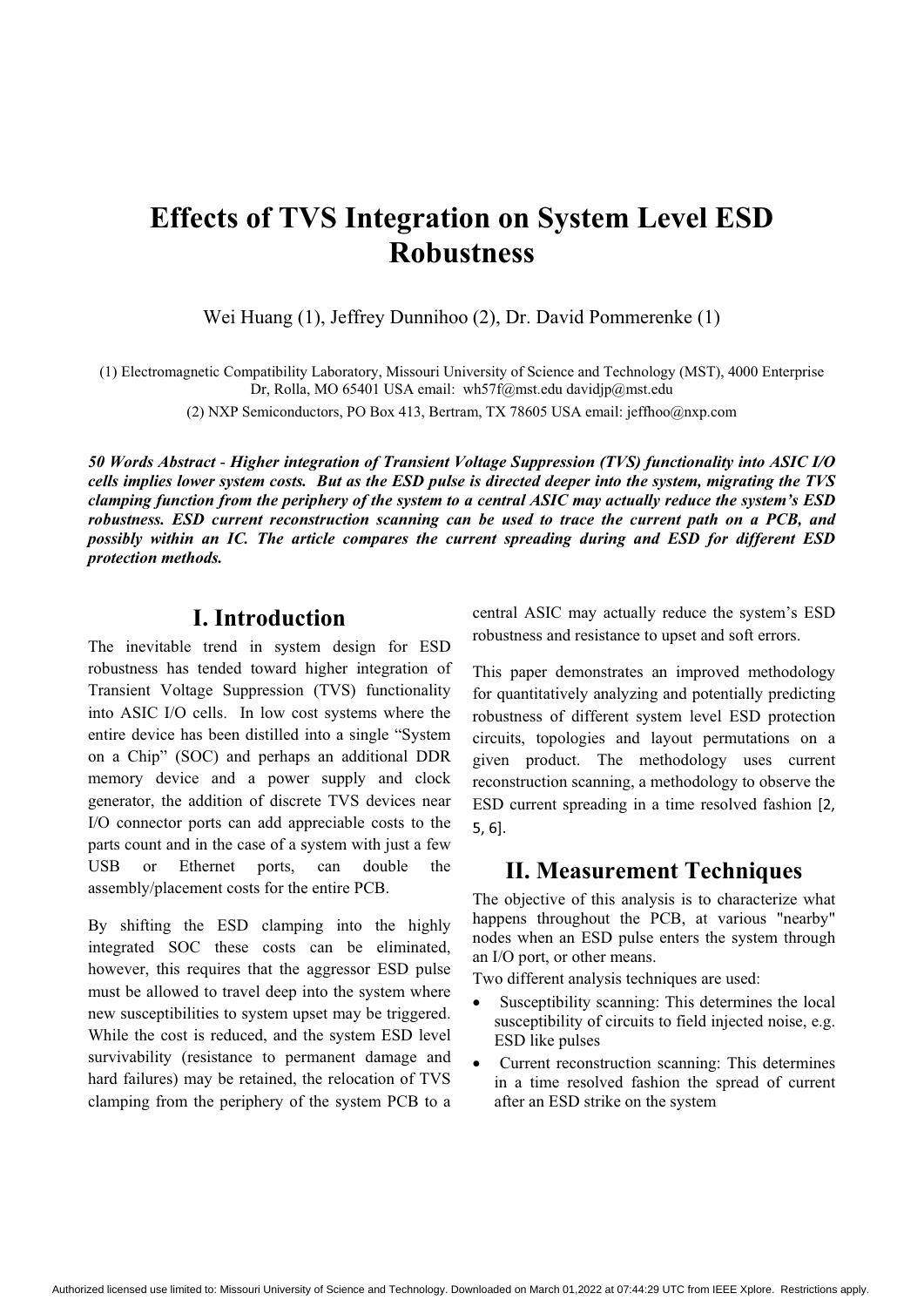What is needed is an analysis technique to quantitatively identify all areas of susceptibility on a board, and then relate that to potential I/O entry vectors. This makes it possible for the designer to correlate and potentially predict how a system level IEC61000-4-2 ESD strike may cause a system upset, and provides a method for objectively comparing improvements to the system design.

For example, a designer with a prototype failing minimum system level ESD testing may need to compare different types of discrete TVS clamp solutions near the I/O connector, versus a costreduced alternative I/O cell integrated into an interior system ASIC.

It is a common practice to place ESD protection as close to the perimeter of the system as possible in order to shunt the energy back to the chassis and out of the system as soon as possible.

However, even in the case of a well protected system, upset in an apparently unrelated subsystem may still occur (i.e. an ESD strike to a USB port upsets a PC's video memory) making blind debug of the system upset extremely problematic.

By combining ESD susceptibility scanning [5] with a new reciprocal technique for "current spread" scanning [1,3,6], a matrix of potentially related aggressor and victim nodes can be identified and provide a comparative focal point for iterative improvement in design robustness.

## **A. Susceptibility Scanning Testing 1. Equipment**

The scanning setup comprises a robotic 3D scanner with test control computer, Transmission Line Pulser (TLP), and DSO for data capture (See Figure 1).

We used the SmartScan system from Amber Precision Instruments [2]. For this test a 10mm horizontal loop probe was used for field injection (Figure 2). The maximum TLP charge level is set be a non-destructive 1kV, with a modified network to minimize the falling edge rate applied (Figure 2).

The scanning resolution is 5 by 5 mm and can traverse the entire system PCB area. When desirable, the system PCB can be mounted in as much of the system level enclosure as desired for closer relation to system level tests. The primary objective here is to probe the extent of the PCB design, routing and components, given a fixed case and mounting enclosure for the product. Certain systems, especially small handheld devices may dramatically hinder access to stacked PCBs or grounding brackets and consideration should be given to the extents of the scans.



**Figure 1: Loop Probe with 10mm diameter** 



Figure 2: Injected modified TLP waveform into 50 ohm **load-**



**Figure 3: Photo of Scanning System**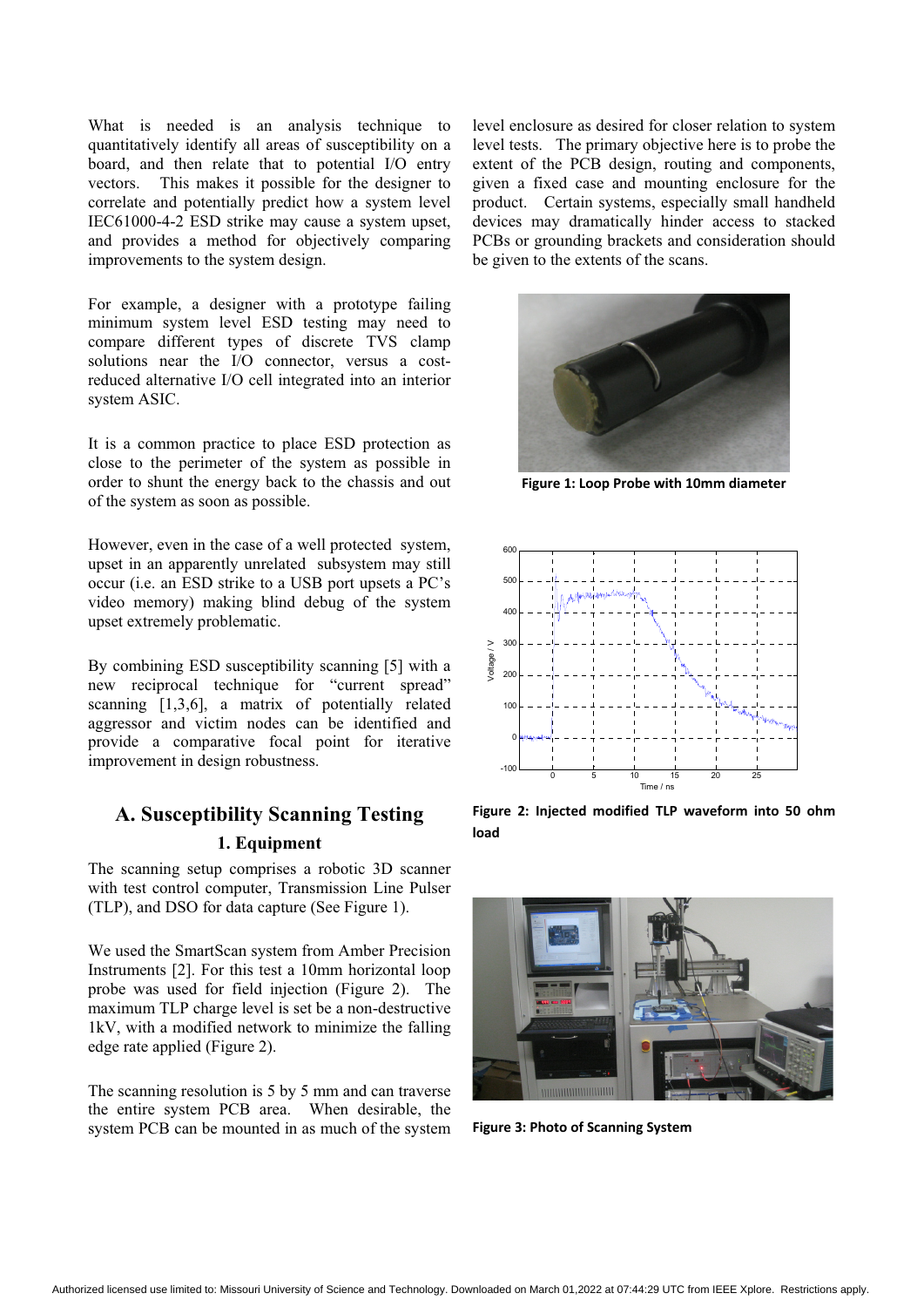#### **2. Procedure**

The iterative scanning process traverses a predetermined area of interest on the PCB, alternately injecting a pulse, and then checking the system under test for continued operation. The initial pulse is 4kV until a system upset is detected and the stepped failure level is then tested at the failure location and recorded. In this particular example, when the router operation was upset (reset) due to pulse injection, the router would stop replying to HTTP requests for the configuration setup page (a typical "recoverable loss of function" criterion as might be used in standard system level ESD testing).



Figure 4: Susceptibility Scanning Step Flowchart

Failure criteria are determined on a system-by-system basis, as they would be with a manual system level ESD testing. In this particular example, the test system repeatedly sends Ethernet requests to the Device Under Test's (DUT's) configuration stack. When the upset occurred in this case, the DUT would hang and stop responding to requests. At this point, the DUT would be reset by the system test controller and move on to the next test point on the grid.



**Figure 5: Enhanced color plot of ESD susceptible areas** 

## **B. "Current Reconstruction" Testing**

In a corollary to the Susceptibility Scanning, the same TLP waveform is injected into a particular I/O port of interest, and the scanning probe is used to "listen" to the PCB.

At each point on the defined grid, the sensed H-field is recorded and processed at a low, non-destructive level creating a new surface plot of energy flow due to the injected pulse. The sensing methodology must take care to sufficiently shield the probe from E-field pickup, and/or remove this component from the measurement capture. [1,7] This does not actually require the system to be functioning, and it may be performed with and without power depending on the failure mechanism to be analyzed. However, the pulse needs to be large enough to trigger the non-linear ESD protection devices, but not so energetic that it causes permanent damage, or a "hard failure" of the system. This creates a great deal of data which can be postprocessed for myriad perspectives on the design.

By trapping the entire pulse at each position, a time variant surface plot can be reconstructed by windowing an interval of interest at various times during the TLP (or IEC or HMM) pulse applied. By post-processing multiple frames with incremental windowing of the pulse, an animated "movie" of the ESD current spreading can be assembled.

In Figure 6, the obvious entry vector of the residual current from the USB port to the SOC ASIC is seen in the upper left corner at the connector where a TVS clamp shunts much of the pulse.



**Figure 6: USB Current Spread Scan** 

Additional analysis can contrast the current reconstruction path with and without a discrete TVS clamp installed. Without the clamp installed (Figure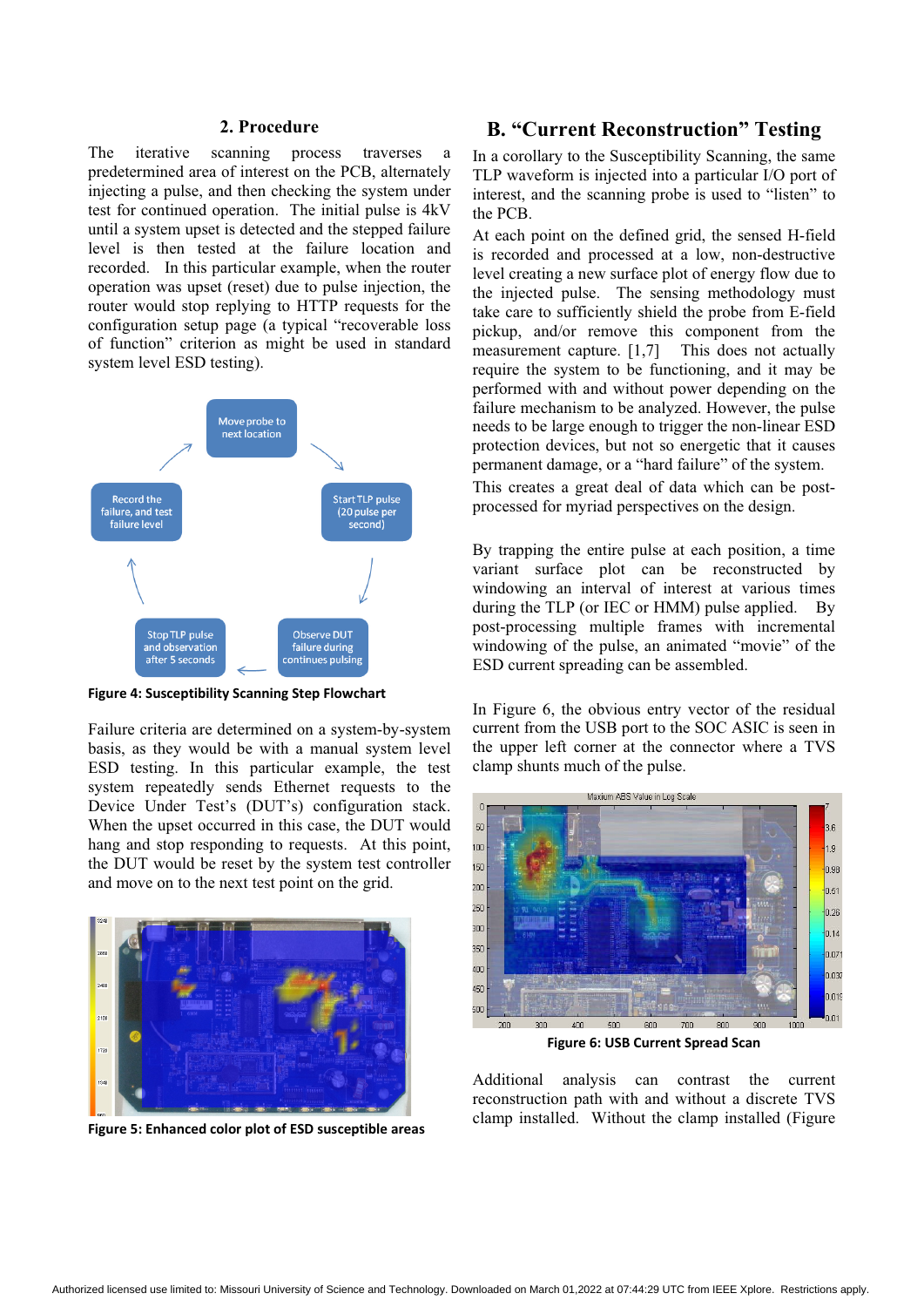7a), the current flowing in the signal traces is much higher than with the clamp (Figure 7b), and can be seen coupling into other unrelated, nearby nodes (blue circles.) This may indicate a link into other subsystems if these coupled nodes are related to other susceptible areas identified in the susceptibility scanning.



 $(a)$ 



Figure 7: Higher currents carried to integrated on-chip **protection (a) than with discrete TVS (b)** 

This potential problem can then be evaluated or eliminated from consideration by overlaying these plots, and comparing the resulting plots of different selections of TVS devices, layouts or ASIC revisions to determine the ESD robustness of each solution.

For example, the original Susceptibility Scan from Figure 5 is shown here expanded in Figure 8.



**8: Zoomed ASIC Susceptibility Scan** 

This plot is then overlaid with the Current Reconstruction Scanning plot of a particular USB port (Figure 9).



Figure 9: Zoomed Current Spreading Scan-via USB port **injection**

This results in a graphical representation of ESD susceptible areas which can be "reached" externally from that particular USB port (Figure 10).



Figure 10: Overlay of Susceptibility Scan and Injected Current Spread Scan shows USB Port related **susceptibility areas and sensitivity levels (Without TVS –<br>Figure 7s)** *Figure-7a***)**

Repeating this procedure for each I/O port (or other potential system level ESD injection point) yields a new plot (and associated peak susceptibility values and positions on the PCB) for each port or injection point of the system. This does not replace IEC61000- 4-2 testing, for example, but rather aides in the debugging of the design when an unexpected susceptibility is discovered.

In Figure 10, the method correctly identifies that the USB pins of the ASIC are of course susceptible to strikes on the USB port. Here, traditional TVS clamping methods can be expected to improve overall **Figure-**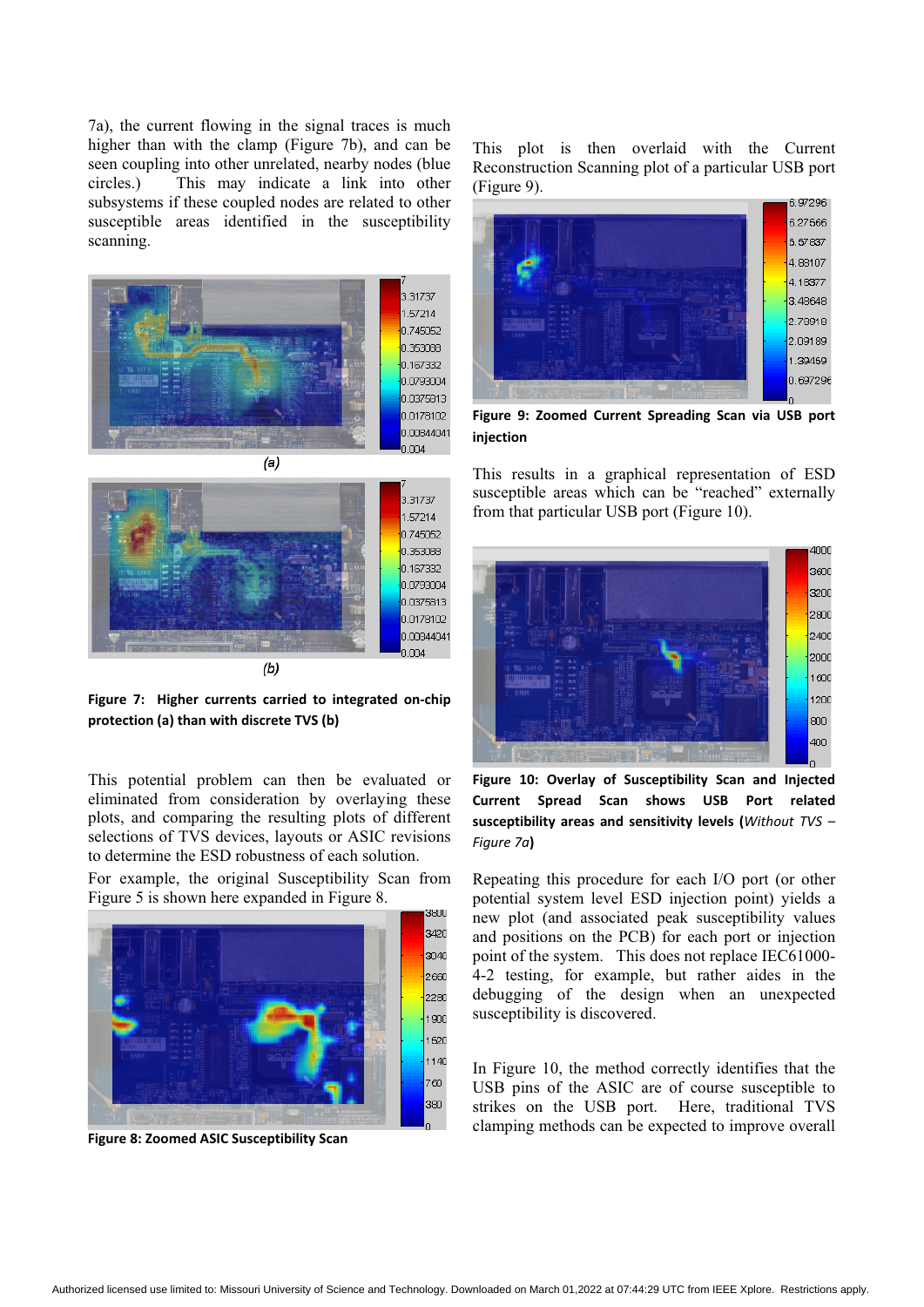system robustness. However, if the scan overlay indicated that a sensitive DRAM or CLOCK pin was within the area of current spreading from the USB injection port, then the robustness improvement solution might simply require a reoriented layout of the USB and CLOCK/DRAM traces.

Such areas can also unexpectedly be aggravated by migrating the system level ESD protection into the ASIC by driving a larger residual ESD pulse current deeper into the system. The overlaid susceptibility plots for the integrated and external TVS solutions in Figure 7a and 7b can be compared to ensure that the integrated clamping solution does not create other robustness issues elsewhere in the system.



Figure 11: Overlay of Susceptibility Scan and Injected Current Spread Scan shows USB Port related susceptibility areas and sensitivity levels (With External<br>The Figure 7b) *Figure-7b***)**

This analysis methodology can be used to help identify, compare and grade the relative improvement of each protection solution to problems at the system level.

## **Acknowledgements**

The authors would like to thank Michael Hopkins of Amber Precision Instruments for his assistance.

## **References**

- [1] W. Huang, D. Liu, J. Xiao, D. Pommerenke, J. Min, G. Muchaidze, "Probe Characterization and Data Process for Transient Current Reconstruction by Near Field Scanning Method", *2010 Asia-Pacific Symposium on Electromagnetic Compatibility, Beijing, China, Apr. 12 – 16*
- [2] Amber Precision Instruments, SmartScan System, *http://www.amberpi.com/4\_2.html*
- [3] W. Huang, D. Pommerenke, J. Xiao, D. Liu, J. Ming, G. Muchaidze, S. Kwon, "A Measurement Technique for ESD Current Spreading on A PCB using Near Field Scanning", *Present on 2009 IEEE International Symposium on EMC, Austin, Texas, Aug. 17 – 21*
- [4] M. Giorgi, W. Huang, M. Jin, P. Shao, D. James, D. Pommerenke, "Automated Near-Field Scanning to Identify Resonances", *EMC Europe 2008, Hamburg, Germany, Sep. 8-12*
- [5] Kai Wang, Jayong Koo, Giorgi Muchaidze, Dr. David J. Pommerenke, " ESD Susceptibility Characterization of an EUT by Using 3D ESD Scanning System", *IEEE EMC Symposium, Aug 2005.*
- [6] Frederic Lafon, Francois De-Daran, Julien Dupois, "Near field imunity cartography method to characterize an IC to fields radiated by an ESD," *Blaise Pascal University, Clermont Ferrand.*
- [7] Tun Li, Kuifeng Hu, Shaohua Li, Qing Cai, Wenfeng Pan, Jayong Koo, Zhe Li, David Pommerenke, "Overview on electric field, magnetic field, current and voltage probes used in the EMC lab for EMI analysis and for injecting signals during immunity analysis", *UMR EMC Laboratory Technical Brief, Mar 200*